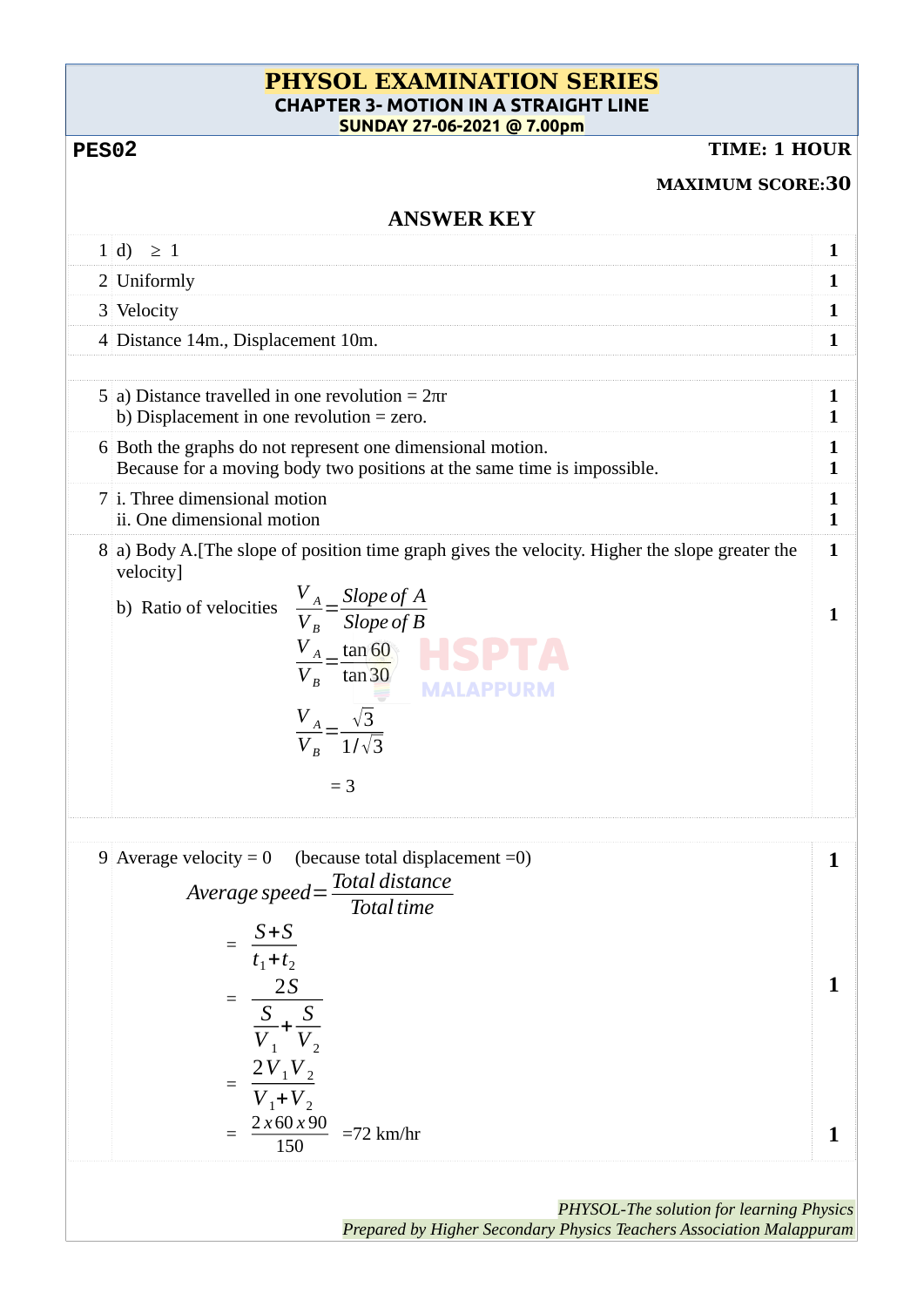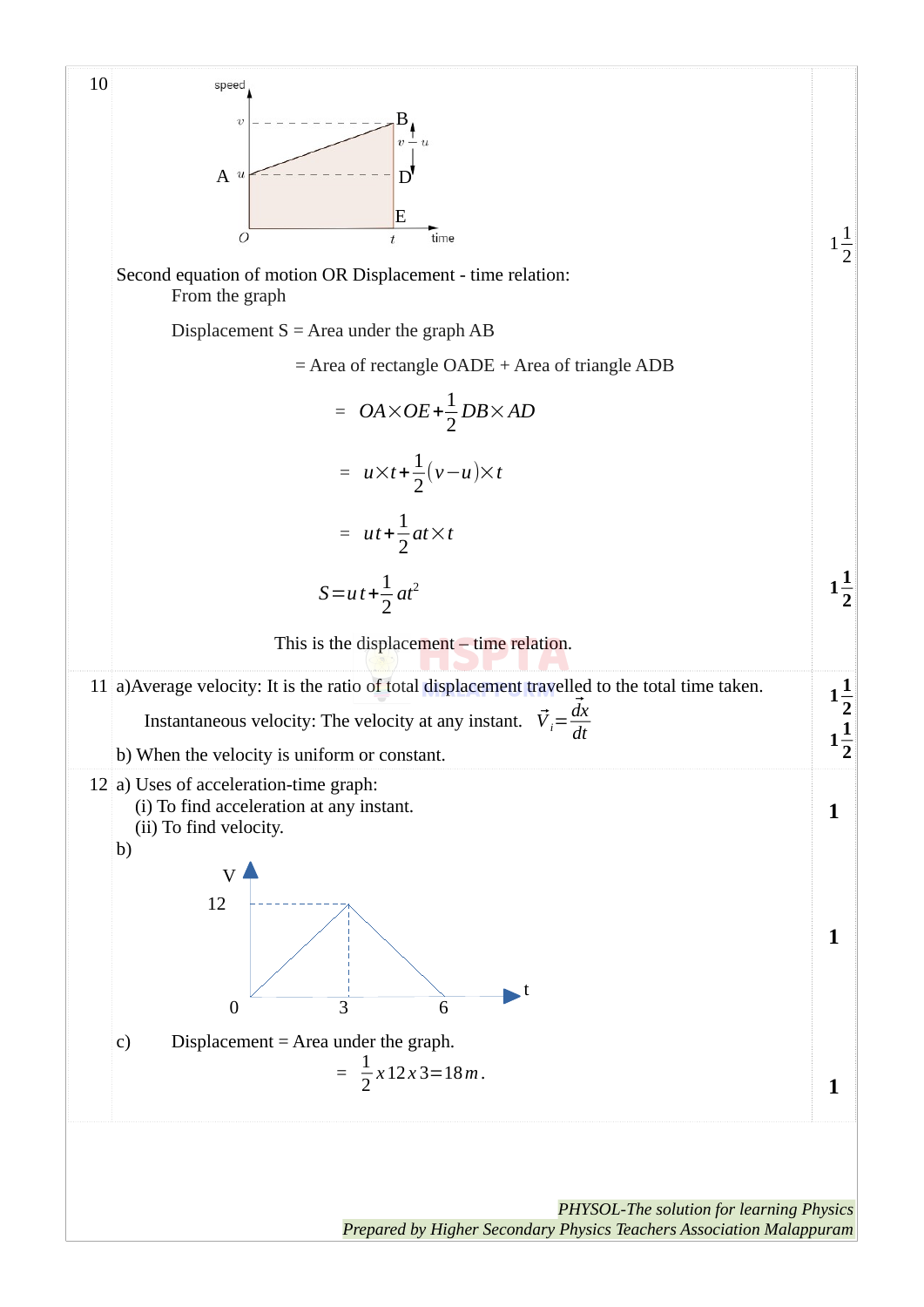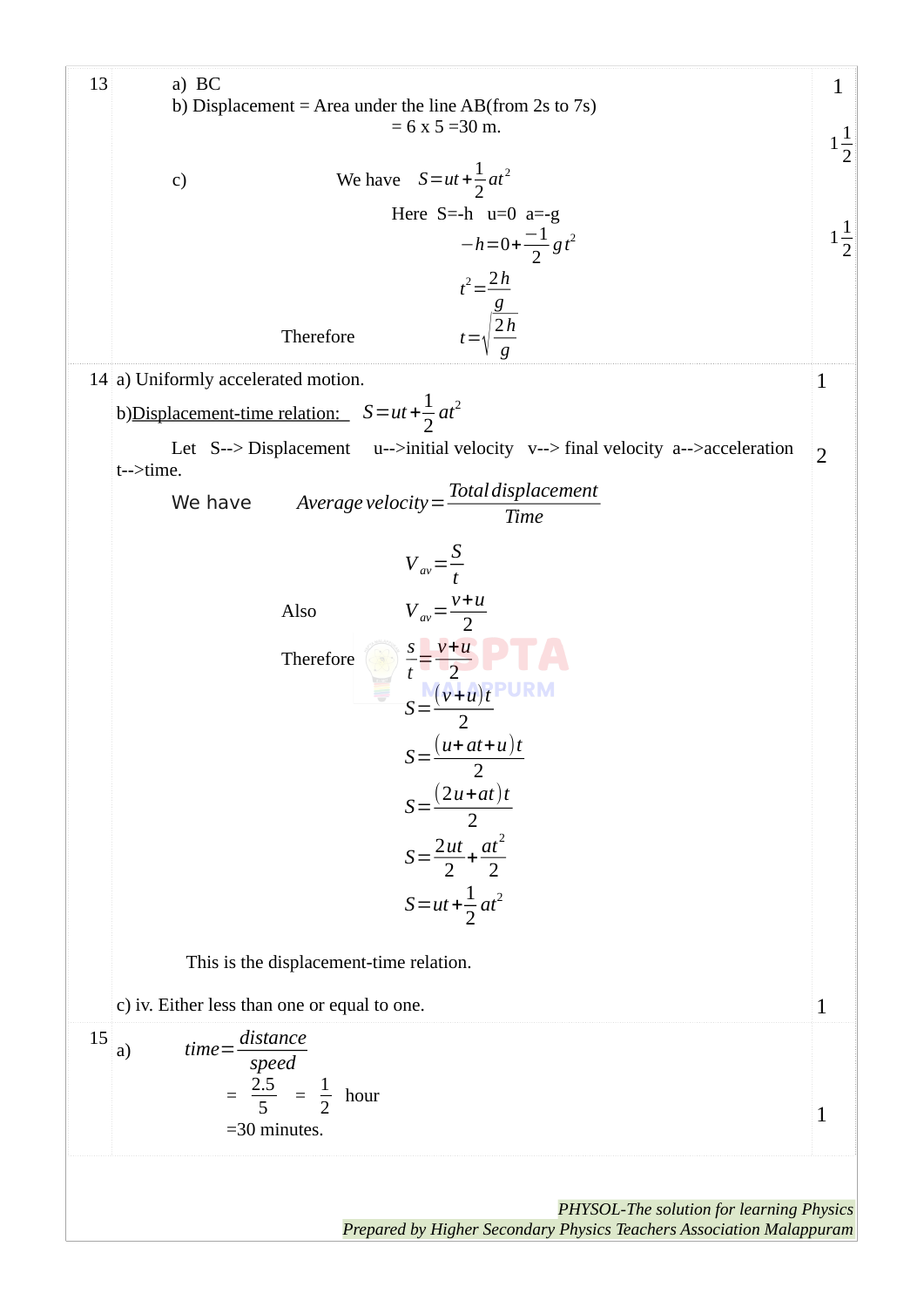

Prepared by Higher Secondary Physics Teachers Association Malappuram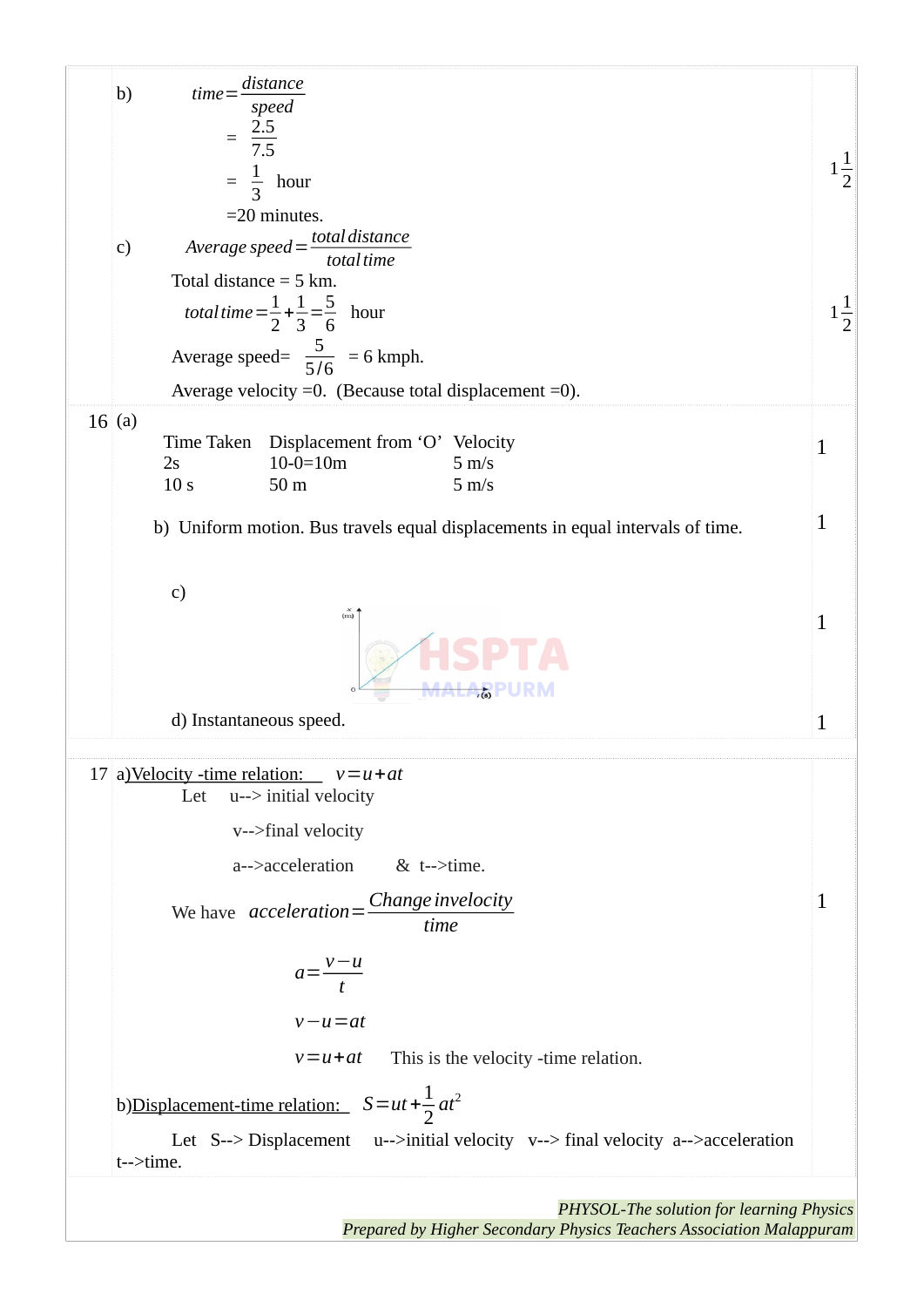| $Average velocity = \frac{Total displacement}{2}$<br>We have<br><b>Time</b>           |   |
|---------------------------------------------------------------------------------------|---|
| $V_{av} = \frac{S}{t}$                                                                |   |
| $V_{av} = \frac{v+u}{2}$<br>Also                                                      | 2 |
| $\frac{s}{t} = \frac{v+u}{2}$<br>Therefore                                            |   |
| $S=\frac{(v+u)t}{2}$                                                                  |   |
| $S=\frac{(u+at+u)t}{2}$                                                               |   |
| $S=\frac{(2u+at)t}{2}$                                                                |   |
| $S = \frac{2ut}{2} + \frac{at^2}{2}$                                                  |   |
| $S = ut + \frac{1}{2}at^2$                                                            |   |
| This is the displacement-time relation.                                               |   |
| c)Velocity -Displacement relation: $v^2 = u^2 + 2as$                                  |   |
| $u$ -->initial velocity v--> final velocity a-->acceleration<br>Let S--> Displacement |   |
| t-->time.<br>Average velocity = Total displacement<br>MALA Time<br>We have            |   |
| $V_{av} = \frac{S}{t}$                                                                |   |
| Also $V_{av} = \frac{v+u}{2}$                                                         |   |
| Therefore $\frac{s}{t} = \frac{v+u}{2}$                                               |   |
| That is $v+u=\frac{2S}{t}$ --------(1)                                                | 2 |
| But $v-u=at$ ---------(2)                                                             |   |
| Multiplying (1) and (2) $(v+u)(v-u) = \frac{2S}{t}at$                                 |   |
| $v^2 - u^2 = 2 aS$                                                                    |   |
| $V^2 = u^2 + 2as$<br>This is the velocity-displacement relation.                      |   |
| $18$ a) By the equation of motion,                                                    |   |
| $v^2 = u^2 + 2as$<br>Here $v=0$ a=-a retardation, S--> Stopping distances             |   |
| Therefore $0=u^2-2$ as                                                                |   |
| $DHV\subset$ The solution for learning Physics                                        |   |

PHYSOL-The solution for learning Physics<br>Prepared by Higher Secondary Physics Teachers Association Malappuram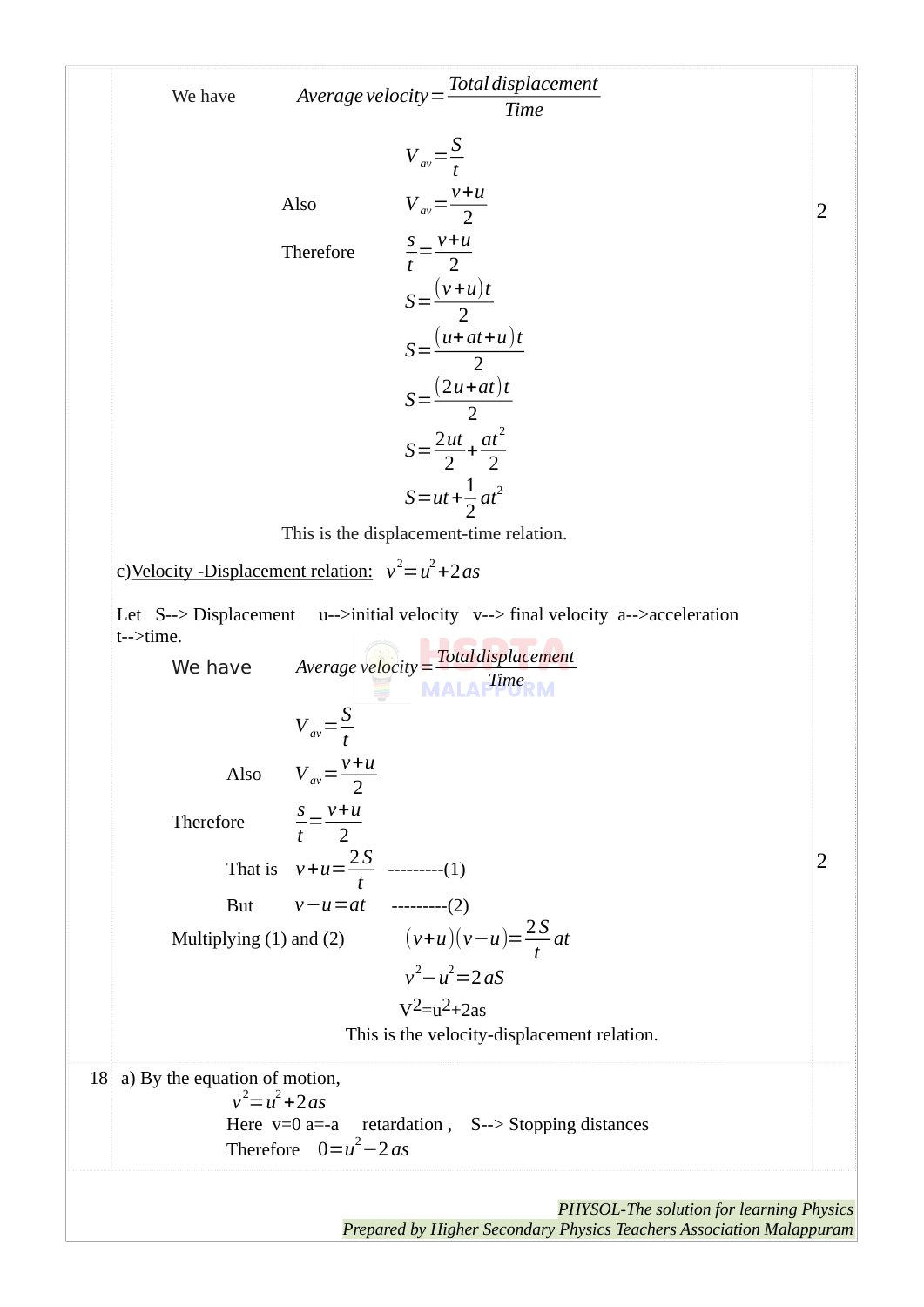Stopping distance 
$$
S = \frac{u^2}{2a}
$$

\nb) Stopping distance  $S = \frac{u^2}{2a}$ 

\nIf  $u = 2u$ , then  $S' = \frac{(2u)^2}{2a} = \frac{4u^2}{2a} = 4S$ 

\nThat is Stopping distance becomes four times.

\nc) Initial velocity  $u = 54 \text{ km/h} = 54 \times \frac{5}{18} = 15 \text{ m/s}$ 

\nAcceleration  $a = \frac{v - u}{t} = \frac{0 - 15}{90} = \frac{-1}{6} \text{ m/s}^2$ 

\n $v^2 - u^2 = 2aS$ 

\n $0^2 - 15^2 = 2 \times \frac{-1}{6} \times S$ 

\n $225 = (1/3) S$ 

\n $S = 225x3 = 675 \text{ m}$ 



PHYSOL-The solution for learning Physics<br>Prepared by Higher Secondary Physics Teachers Association Malappuram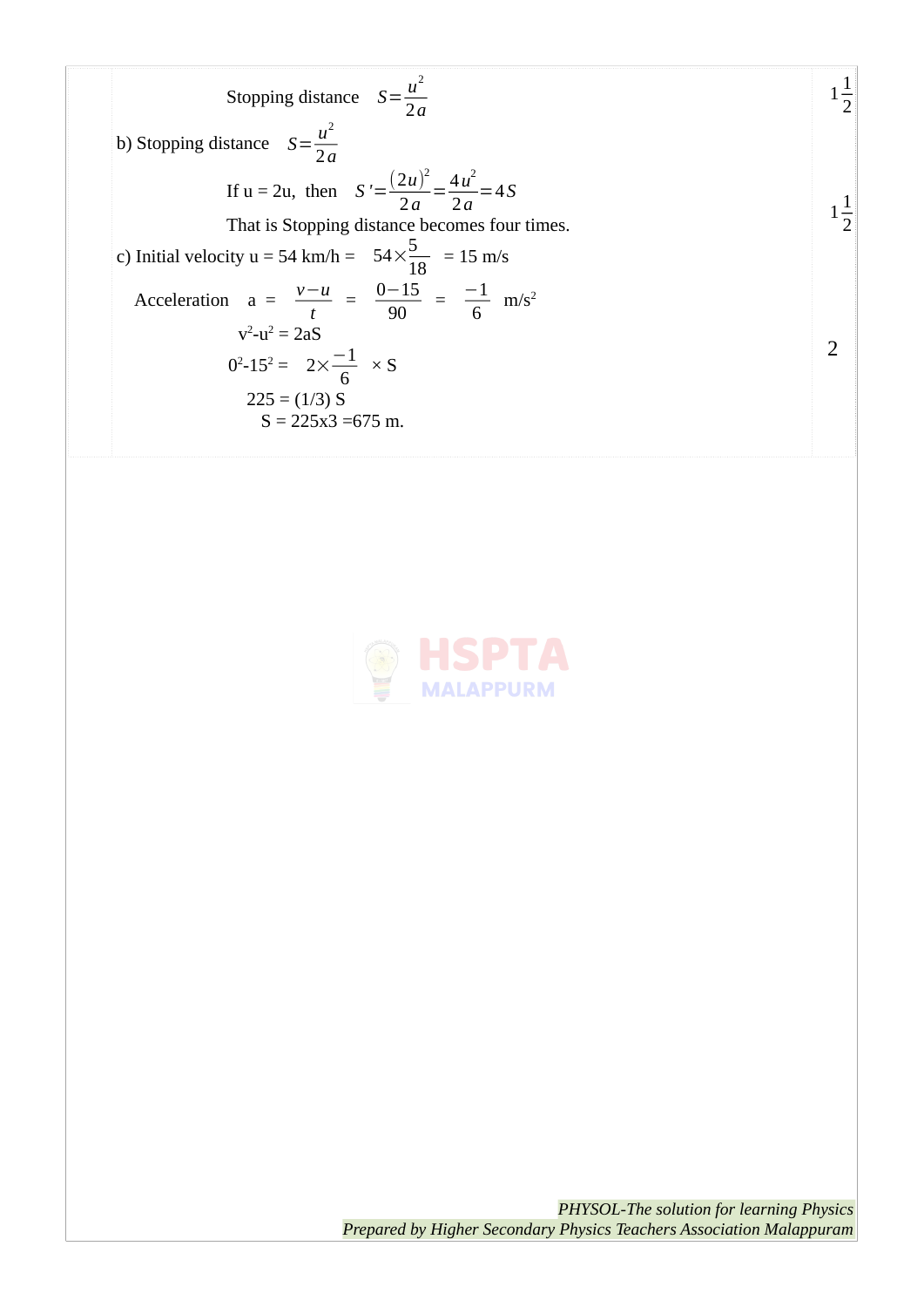| <b>PHYSOL EXAMINATION SERIES</b><br>അധ്യായം 3 – നേർരേഖാചലനം |                                                                                                                  |        |  |  |  |
|-------------------------------------------------------------|------------------------------------------------------------------------------------------------------------------|--------|--|--|--|
| 27-06-2021 ഞായർ 7.00 pm                                     |                                                                                                                  |        |  |  |  |
| സമയം: 1 മണിക്കൂർ<br>PES02 M                                 |                                                                                                                  |        |  |  |  |
|                                                             | പരമാവധി സ്കോർ : 30                                                                                               |        |  |  |  |
| ഉത്തരസ്മചിക                                                 |                                                                                                                  |        |  |  |  |
|                                                             | $1 d\rangle \geq 1$                                                                                              | 1      |  |  |  |
|                                                             | ു⊺സമ ത്വരണം                                                                                                      | 1      |  |  |  |
|                                                             | 3 വ്രവേറാ                                                                                                        | 1      |  |  |  |
|                                                             | $4$ പാതദൈർഘ്യം $14m$ , സ്ഥാനാന്തരം $10m$ .                                                                       | 1      |  |  |  |
|                                                             | 5 a) ഒരു പരിക്രമണത്തിൽ കാർ സഞ്ചരിച്ച ദൂരം = $2\pi r$                                                             | 1      |  |  |  |
|                                                             | $\mathrm b)$ ഒരു പരിക്രമണത്തിലെ സ്ഥാനാന്തരം = $0.1$                                                              | 1      |  |  |  |
|                                                             | 6 രണ്ട് ഗ്രാഫുകളും ഏകമാന ചലനത്തെ പ്രതിനിധീകരിക്കുന്നില്ല.                                                        | 1      |  |  |  |
|                                                             | കാരണം ചലിക്കന്ന വസ്തവിന് ഒരേ സമയം രണ്ട് സ്ഥാനങ്ങൾ അസാധ്യമാണ്. .                                                  | 1      |  |  |  |
|                                                             | 7 i. ത്രിമാന ചലനം<br>ii ഏകമാന ചലനം                                                                               | 1<br>1 |  |  |  |
|                                                             | 8 a) A എന്ന വസ്തവിന്<br>[ഉയർന്ന ചരിവ് കൂടിയ വേഗതയെ സൂചിപ്പിക്കന്നു ]                                             | 1      |  |  |  |
|                                                             | b) പ്രവേഗങ്ങൾ തമ്മിലുള്ള അനപാതം $\frac{V_A}{V} = \frac{A \cos \omega}{T}$                                        | 1      |  |  |  |
|                                                             | $V_{B}$<br>$B$ യുടെ ചരിവ്                                                                                        |        |  |  |  |
|                                                             | $\frac{V_A}{V_B} = \frac{\tan 60}{\tan 30}$                                                                      |        |  |  |  |
|                                                             | $\frac{V_A}{V_B} = \frac{\sqrt{3}}{1/\sqrt{3}}$ = 3                                                              |        |  |  |  |
| $\boldsymbol{9}$                                            | ശരാശരി പ്രവേഗം = $0$ (ആകെ സ്ഥാനാന്തരം പൂജ്യമായതിനാൽ )                                                            | 1      |  |  |  |
|                                                             | ശരാശരി വേഗത $=$ ആകെ സഞ്ചരിച്ച പാതദൈർദൈർഘ്യം                                                                      |        |  |  |  |
|                                                             | സമയ ഇടവേള                                                                                                        |        |  |  |  |
|                                                             | ശരാശരി വേഗത $= \frac{S+S}{t_1+t_2}$                                                                              |        |  |  |  |
|                                                             | PHYSOL-The solution for learning Physics<br>Prepared by Higher Secondary Physics Teachers Association Malappuram |        |  |  |  |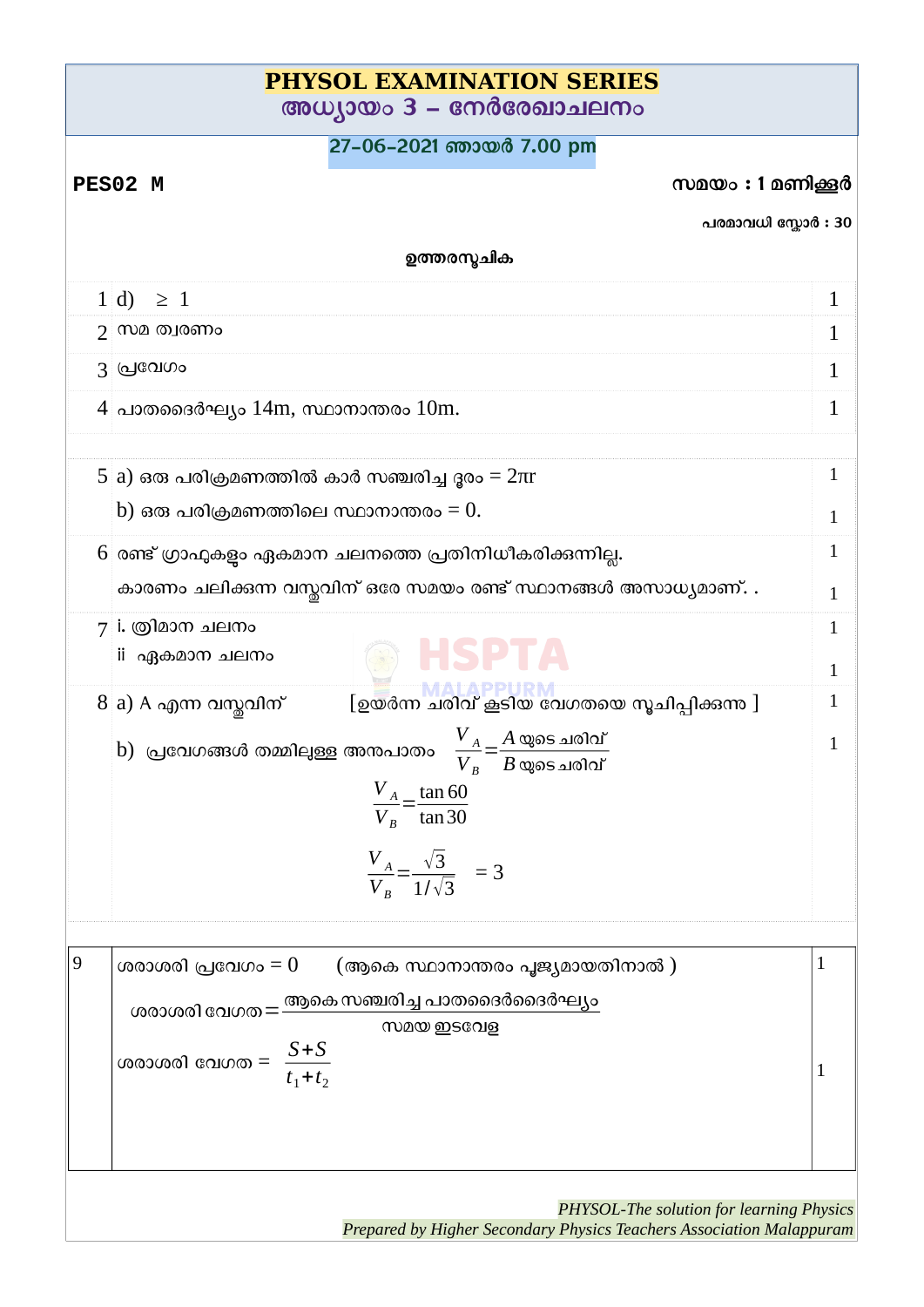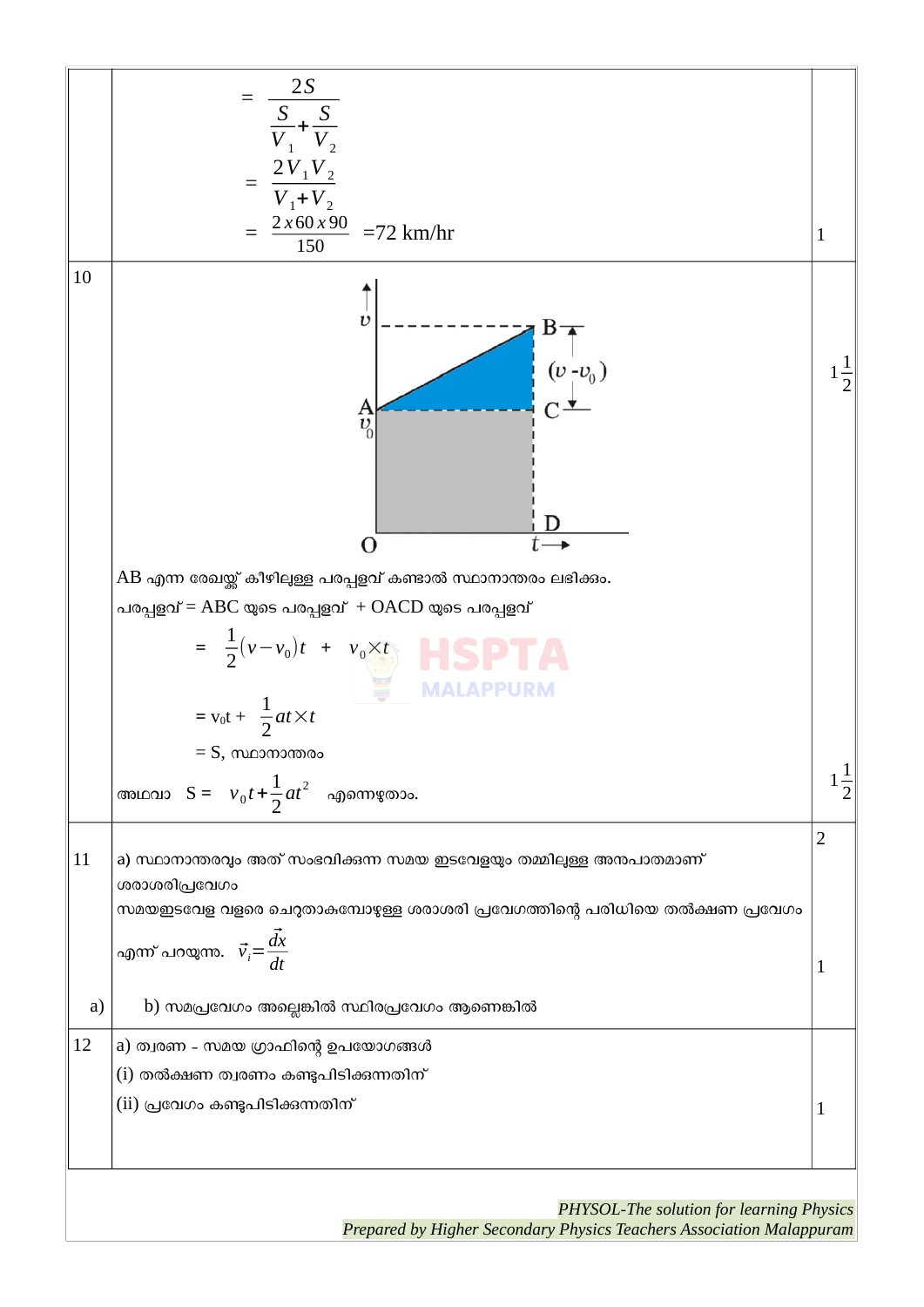

Prepared by Higher Secondary Physics Teachers Association Malappuram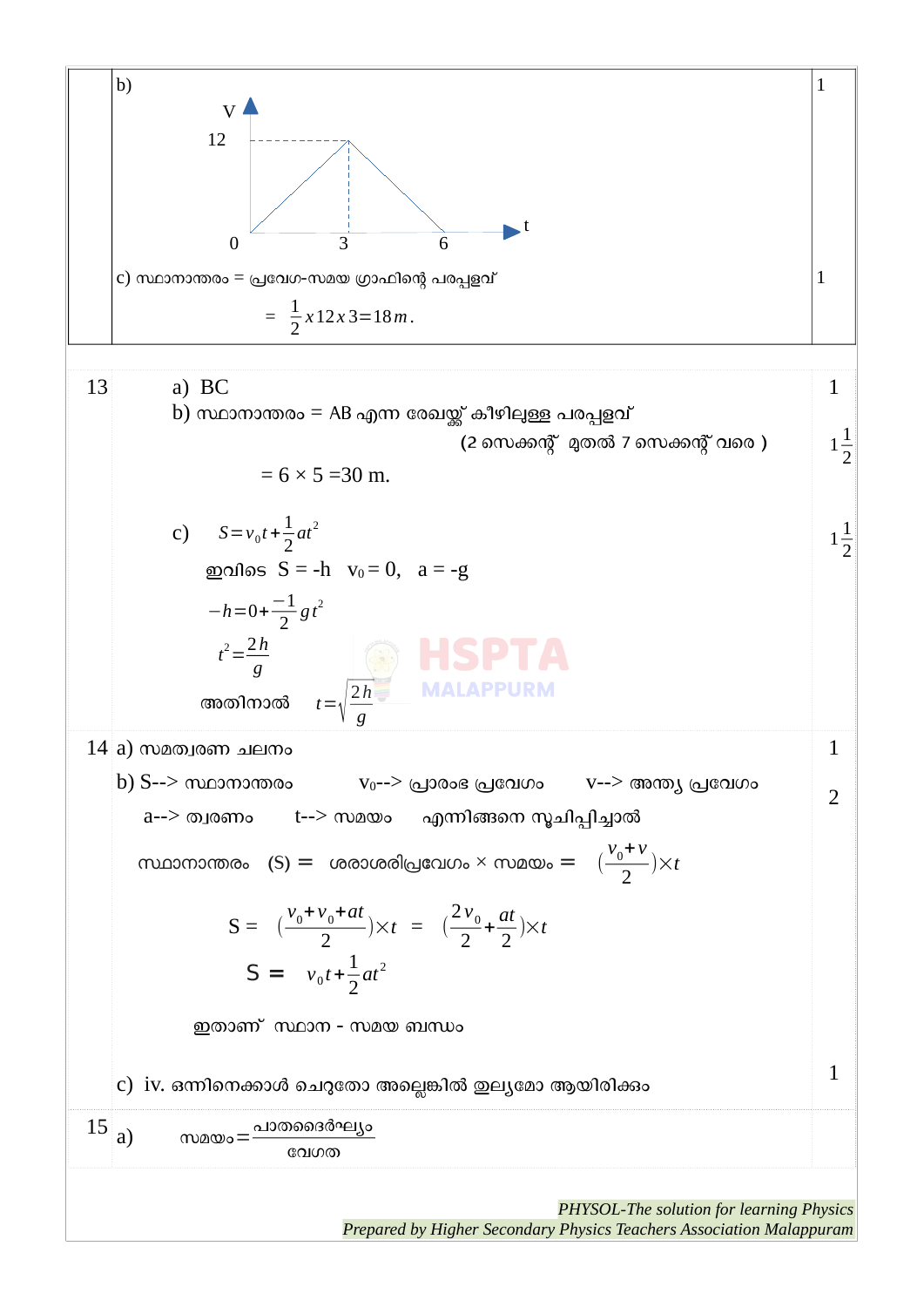